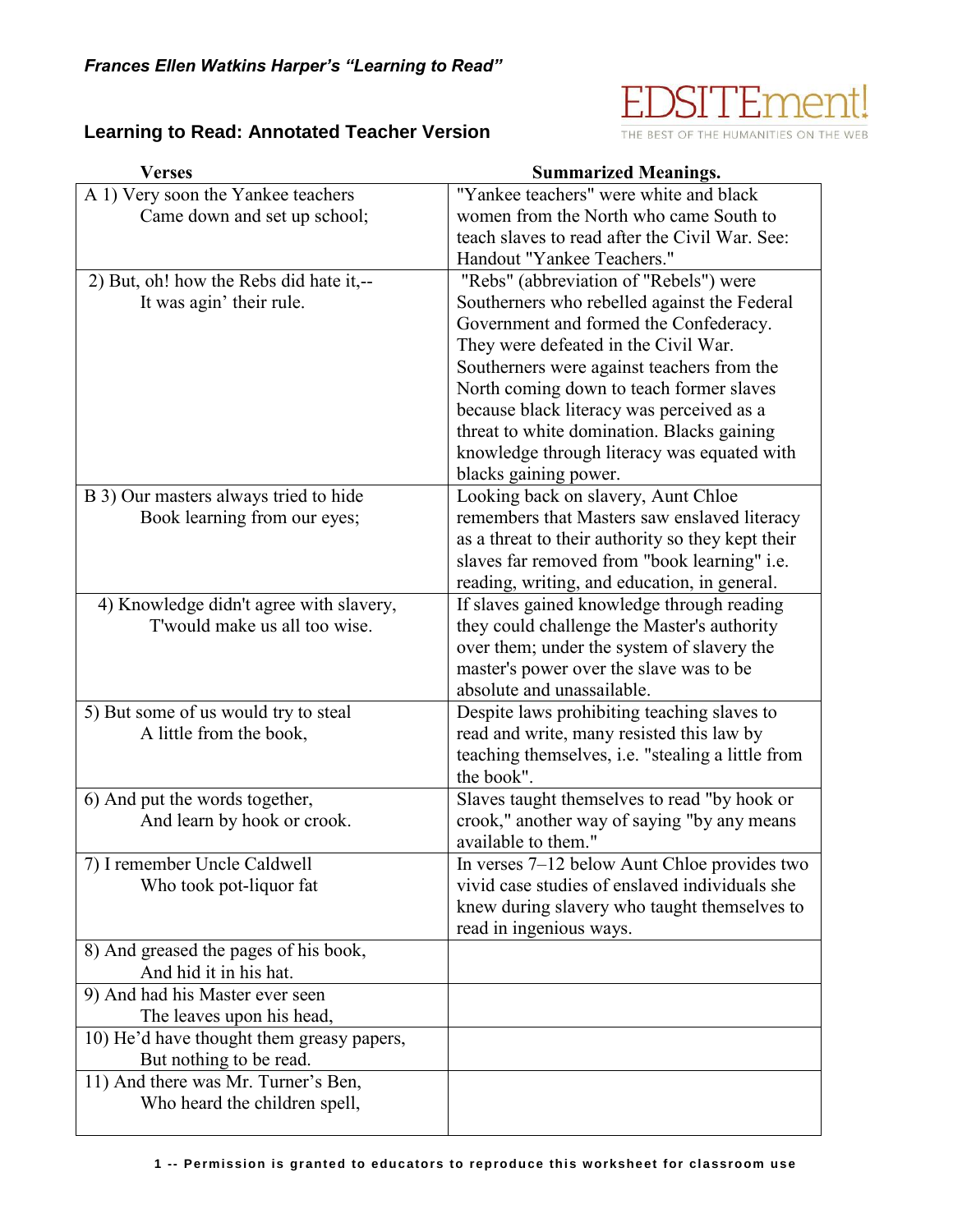## 12) And picked the words right up by heart, And learned to read 'em well. **Digging deeper into the text**: Why does Harper have Aunt Chloe look back to her slavery days to provide two cases of enslaved men who taught themselves to read and write, despite its being illegal? One reason is to contrast how difficult it was to achieve literacy during slavery, compared to "now" (during the post-Emancipation era) the time frame in which Aunt Chloe is speaking. Her experience learning to read from "Yankee Teachers" exemplifies how comparatively easy it is to acquire literacy. She also is an exemplar of the benefits of literacy and of the fact that age should not be a barrier to learning to read. 13) Well, the Northern folks kept sending The Yankee teachers down; Harper links back to Verses 1-2 and signals that she's speaking about the era Aunt Chloe's currently living in, Reconstruction (the period *after* slavery) 14) And they stood right up and helped us, Though Rebs did sneer and frown She again mentions the efforts of the "Yankee teachers" who did not back down in their efforts to teach former slaves to read and write, despite resistance ("did sneer/frown") from white Southerners. 15) And, I longed to read my Bible, For precious words it said; Aunt Chloe reveals a major motivation for learning to read is to be able to read her Bible and interpret it for herself. 16) But when I begun to learn it, Folks just shook their heads. In verses 16–18 Aunt Chloe explains that many doubted she could learn to read. 17) And said, there is no use trying, Oh! Chloe, you're too late; They discouraged her because of her advanced age, i.e. "rising sixty" means she was in her late 50s. 18) But as I was rising sixty, I had not time to wait. **Digging Deeper:** In her advocacy of black literacy, Harper uses Aunt Chloe as a "role model" to encourage others to not let age stand in their way of learning to read. 19) So I got a pair of glasses And straight to work I went, Aunt Chloe defied the doubters and devoted herself to learning to read**.**  20) And never stopped till I could read The hymns and Testament. Aunt Chloe "never stopped" until she achieved her goal to read her Bible, i.e. "the hymns and testament." 21) Then I got a little cabin-- A place to call my own-- Aunt Chloe implies after learning to read/write, she acquired her own home "**Then** I got a little cabin"; here Harper links literacy to homeownership and greater economic independence. 22) And I felt as independent As the queen upon her throne. The ultimate benefit for Aunt Chloe of attaining literacy is her greater sense of selfempowerment and economic independence through home ownership. What she and other former slaves longed for is now a fact of life

## *Frances Ellen Watkins Harper's "Learning to Read"*